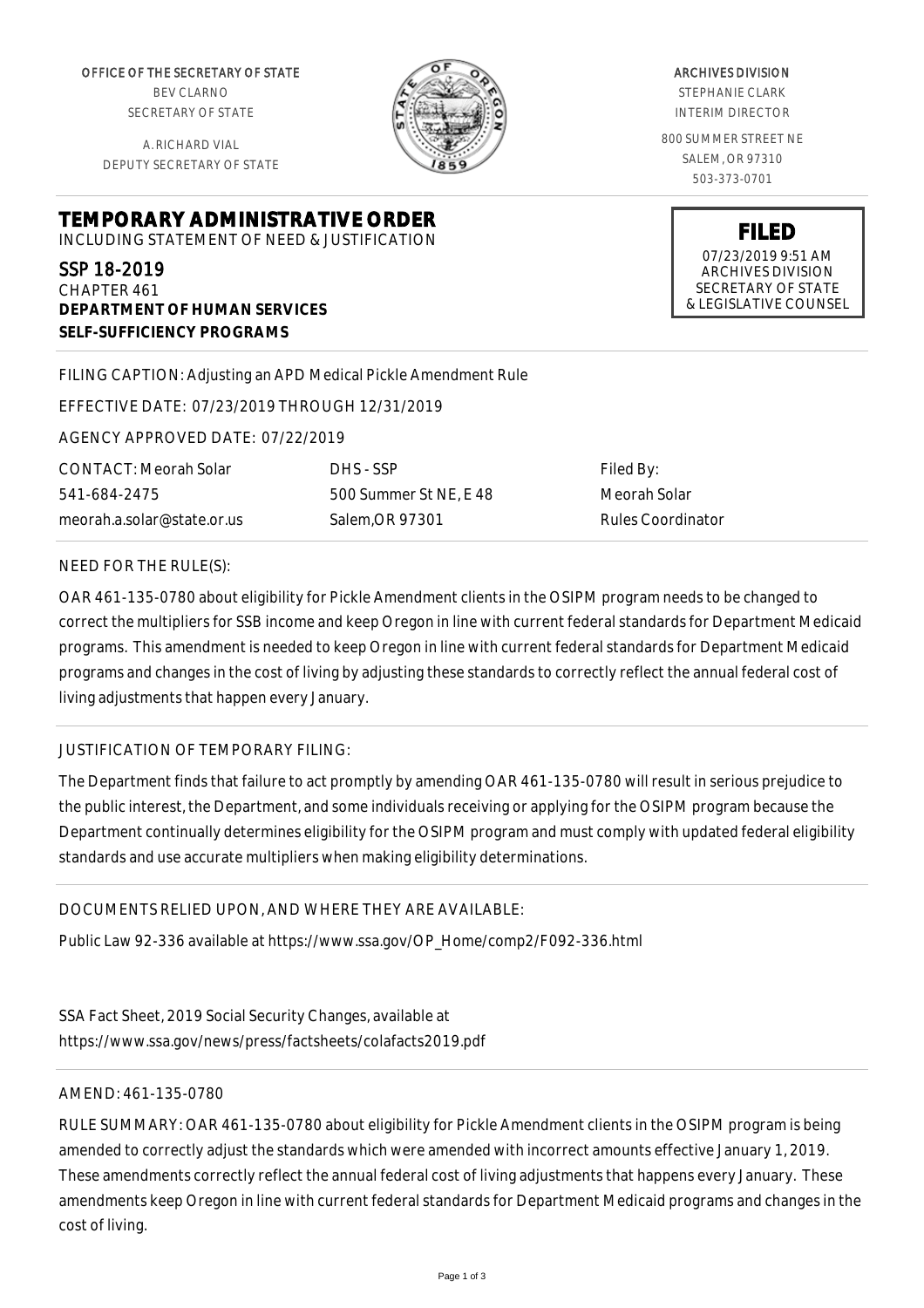# CHANGES TO RULE:

461-135-0780 Pickle Amendment Clients; OSIPM ¶

## In the OSIPM program:¶

(1) The countable (see OAR 461-001-0000) SSB income of an individual is determined according to sections (2) to (4) of this rule if the individual meets all of the following requirements:¶

(a) Is receiving Social Security Benefits (SSB);¶

(b) Was eligible for and receiving SSI or state supplements but became ineligible for those payments after April 1977; and¶

(c) Would be eligible for SSI or state supplement if the SSB COLA increases paid under section 215(i) of the Social Security Act, after the last month the individual was both eligible for and received SSI or a supplement and was entitled to SSB, were deducted from current SSB.¶

(2) The SSB amount received by the individual when the individual became ineligible for SSI or OSIP is used as the individual's countable SSB income, for the purposes of the Pickle Amendment. If the spouse (see OAR 461-001- 0000) of the individual also had Social Security benefits at the time the individual lost SSI benefits, SSB amount at that time of the spouse is considered the countable income of the spouse. If the amount cannot be determined using the information provided by the SSA, it is calculated in accordance with section (3) of this rule.¶ (3) The Department determines the month in which the individual was entitled to SSB and received SSI in the same month. The Department uses the table in section (4) of this rule to find the percentage that applies to that month. The Department multiplies the present amount of the SSB of the individual by the applicable percentage. If the spouse of the individual also had SSB at the time the individual lost SSI benefits, the Department adjusts the SSB of the spouse using the same multiplier that was used for the individual's calculation under this section. This amount, rounded down to the next lower whole dollar, is the individual's countable SSB income.¶ (4) The following guide contains the calculations used to determine the SSB for prior years (the Department uses this table only if the prior year's amount using information provided by SSA): [see attached table] Statutory/Other Authority: ORS 409.050, 411.060, 411.070, 411.083, 411.404, 413.085, 414.685 Statutes/Other Implemented: ORS 409.010, 411.060, 411.070, 411.083, 411.404, 411.704, 413.085, 414.685, 42

CFR 435.135

RULE ATTACHMENTS DO NOT SHOW CHANGES. PLEASE CONTACT AGENCY REGARDING CHANGES.